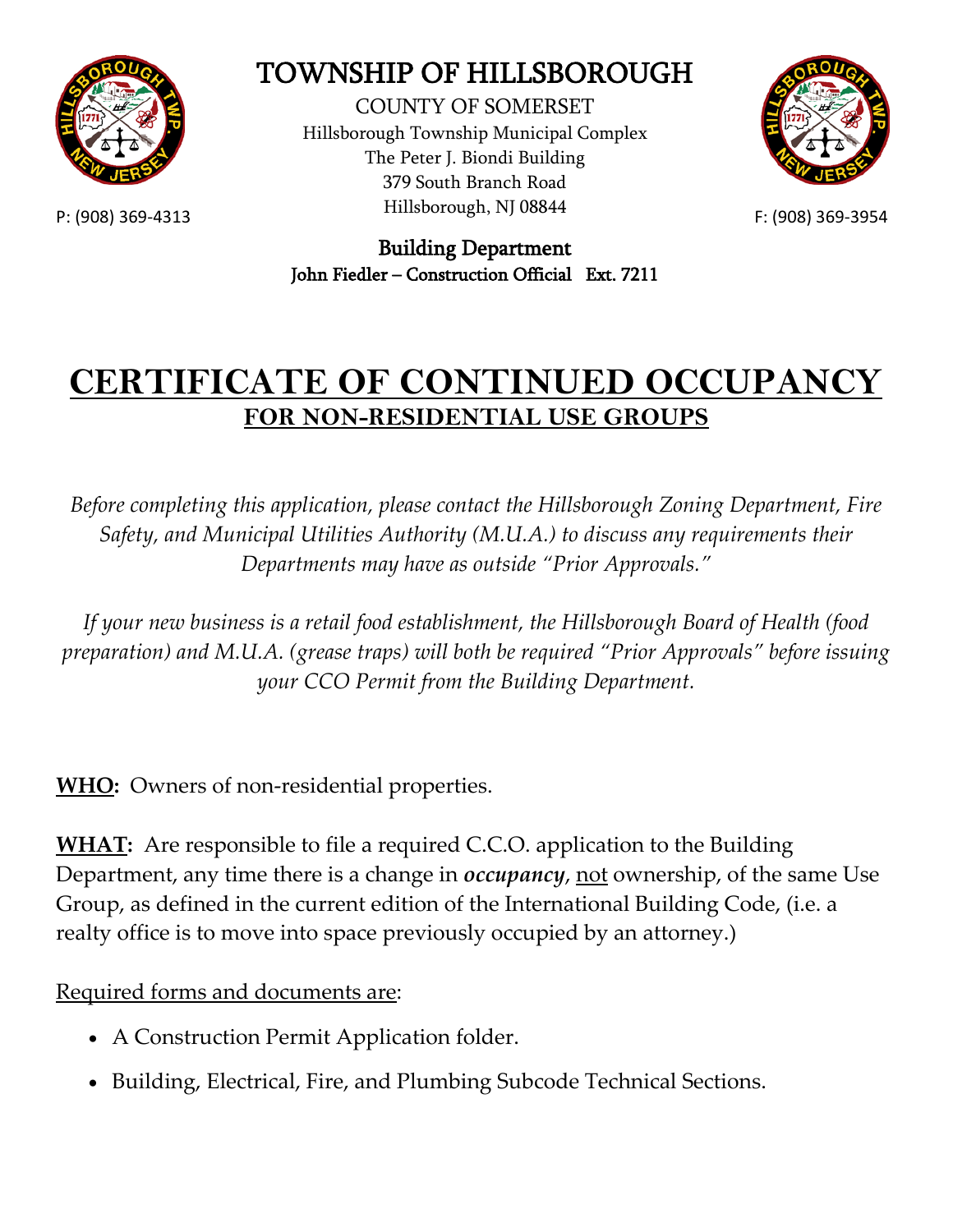- A schematic or sketch plan of the proposed tenant space, showing all exits, bathrooms, intended layout with dimensions including total square footage, and Live Load and Construction Type of the building if known.
- "Determination of Prior Tenant" Form.

The property owner is responsible for this application, however the new tenant may sign each Subcode Technical Section form, on part " $C$ ", as the agent of owner, but they must also include a letter from the property owner allowing them to make this application. Alterations, renovations, and "tenant fit-out" work should not be included as part of, or permitted with, this application.

**WHY:** To ensure the safety and welfare of not only the public, but also the tenant and any employees that may work there. By allowing licensed and trained Code Professionals the opportunity to perform these safety inspections, you as the building owner, are afforded an added level of protection on your investment. There may be Code violations present which you are unaware of. Sometimes this is the result of previous tenants altering the space and performing their own work without permits and without the owner's knowledge. C.C.O. inspections will help deter this.

**WHERE:** Hillsborough Building Department, Hillsborough Municipal Complex, The Peter J. Biondi Building, 379 South Branch Road, Hillsborough, NJ 08844. Phone (908) 369-4313. Website: www.hillsborough-nj.org

**WHEN:** Applications can be filed Monday through Friday, 8:00am – 4:00pm. A fee of \$200.00, plus the NJ State Permit Surcharge Fee, is collected after the application is approved. Once the application is paid for and issued as a CCO permit, you may schedule Final inspections, which will occur during these same hours.

**HOW:** Visit the Building Department and ask for a C.C.O. permit application, which includes a Construction Permit Application folder, a Building, Electrical, Fire, and Plumbing Subcode Technical form. On each form, the "Work Site Location" sections must include the address of the tenant space including a Unit, Suite, and/or Floor number as applicable.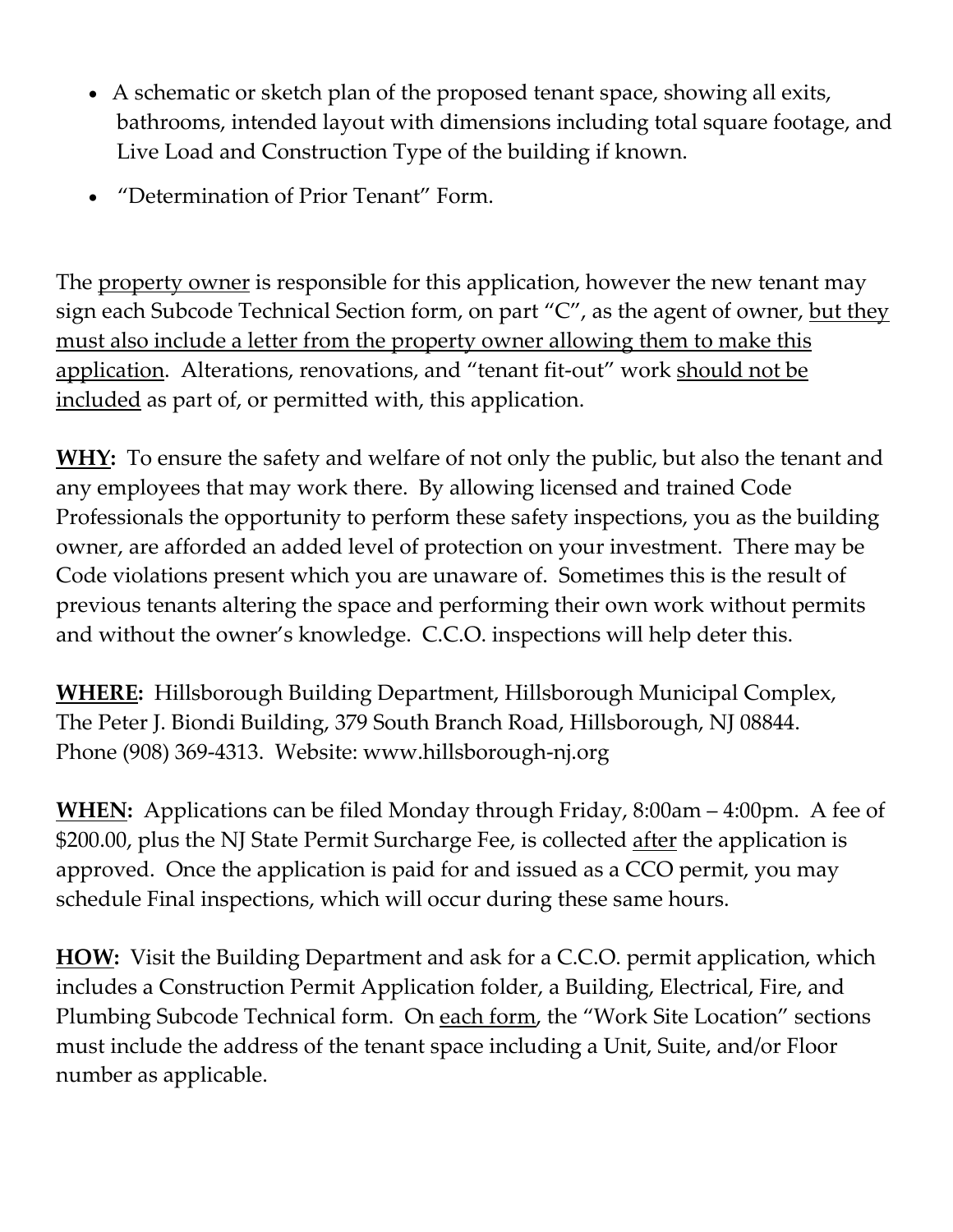- List the name of the property owner under the "Owner in Fee" sections.
- List the new business name under the "Contractor" sections. (There is no New Jersey contracting license required for a C.C.O. permit.)
- Indicate the Present and Proposed Use Groups in part "B" (our staff can assist you if needed.)
- The property owner is responsible for this application, however the new tenant may sign each Subcode Technical Section on part "C", as the agent of owner, but they must also include a letter from the property owner allowing them to complete this application.
- The "Description of Work" sections are to indicate "*Certificate of Continued Occupancy for new tenant"*, and list the new business name.
- The Estimated Cost sections are to indicate the tenant's costs to occupy the space.
- Include two copies of a schematic or sketch plan of the proposed tenant space, showing all exits, bathrooms, intended layout with dimensions, total square footage, and Live Load and Construction Type of the building if known. This does not need to be an Architect's plan.
- Complete and include the "Determination of Prior Tenant" Form.

**This completed application** can be filed with the Building Department once a lease is signed. You may set up any heavy furniture or permanent fixtures such as reception desks, bookcases, or file cabinets so that we can check for exit blockage during inspections. If you intend to install storage racking, it should be filed as a separate permit application and installed only after the application is approved, paid for, and issued.

**After submitting your completed C.C.O. Permit Application to the Building Department, if the Zoning Department, Board of Health, or M.U.A has required you to file for any approvals from their Departments, please make sure you do so. Our review process will be simultaneous, but their written approvals must be provided in order to release your C.C.O. permit.**